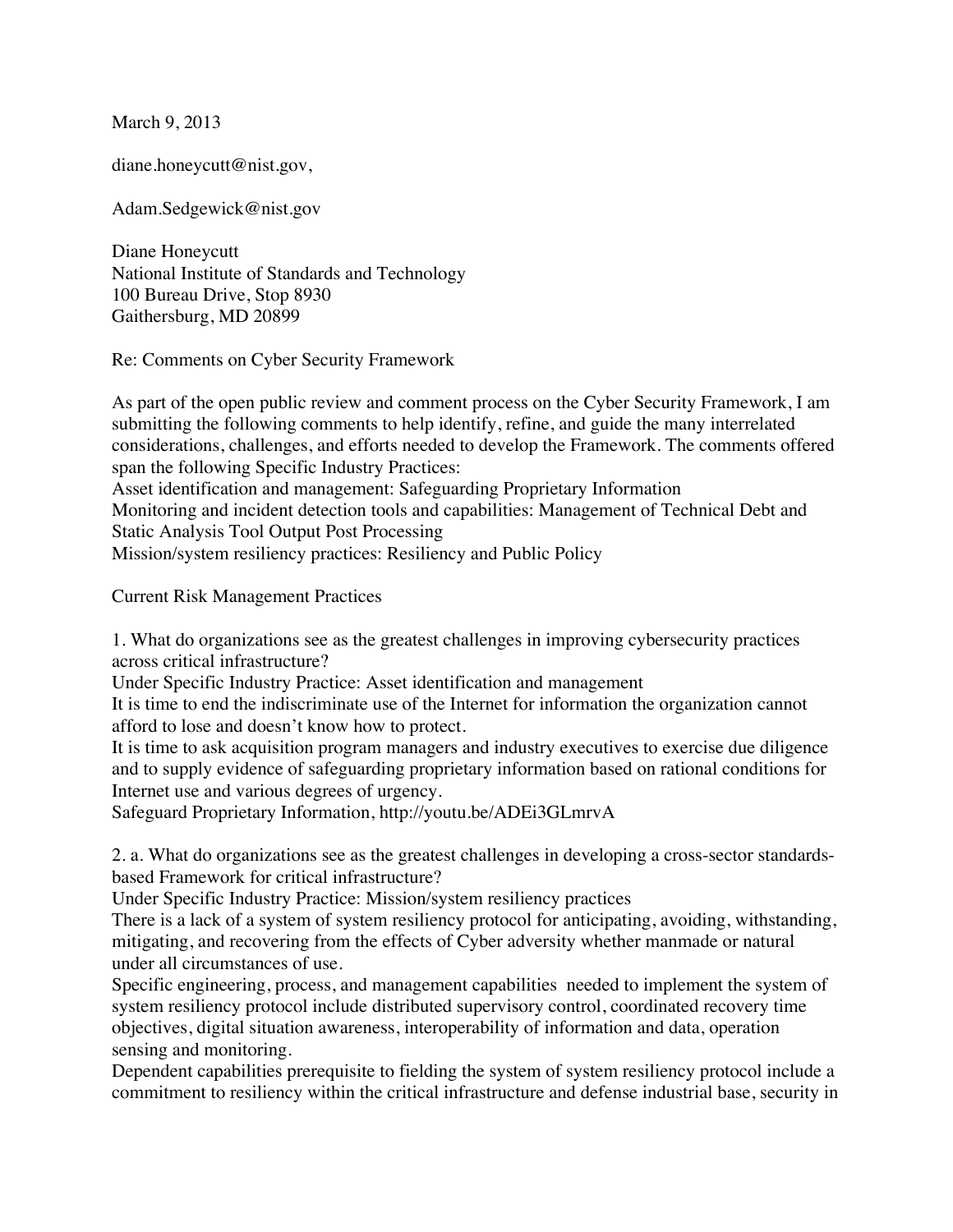depth best practices, business process continuity best practices, and system survivability best practices.

The following ordered collection of short YouTube presentations elaborate on the need for Resiliency and Public Policy:

> Summary, http://youtu.be/y08UYV\_EFso Challenges, http://youtu.be/PMwgwE9vBZ4 Resiliency Dimensions, http://youtu.be/EIcKdgJ4p2c Maturity Framework, http://youtu.be/4fWnVhNrxVU Public Policy Measures, http://youtu.be/bn2N2yeFEx0 Outcomes, http://youtu.be/qPdbpmvqrcc Silent Slides Set, http://youtu.be/hHFXXWKewJg

2. b. What do organizations see as the greatest challenges in developing a cross-sector standardsbased Framework for critical infrastructure?

Under Specific Industry Practice: Monitoring and incident detection tools and capabilities There is a lack of Cyber Security Technical Debt Management tools spanning the organizational, project, or engineering neglect of known good Cyber Security practice that can result in persistent public, user, customer, staff, reputation, or financial loss.

The following ordered collection of short YouTube presentations elaborate on the Management of Technical Debt.

> Technical Debt, http://youtu.be/1z6LPnRL4wU A Finer Edge, http://youtu.be/SDlaMgs-oi0 A Hole in Your Canoe, http://youtu.be/nf26b-toaNA Assessment, http://youtu.be/9CDnMWO4Sf4 Triggers and Analytics, http://youtu.be/JQPxReIMl-s Propagation and Cascading, http://youtu.be/6LfKfJ80SYg Software Malpractice, http://youtu.be/CW7I\_Nxf7d8

2. c. What do organizations see as the greatest challenges in developing a cross-sector standardsbased Framework for critical infrastructure?

Under Specific Industry Practice: Monitoring and incident detection tools and capabilities There is a need for commonality and interoperability of Static Analysis tool vendor findings output post processing.

There is a need for understandable, usable, and sharable collection of actionable findings that distinguish quality and Cyber Security issues, postulate consequences, segregate likely false positives, and offer triaged presentation of results based on user supplied criteria.

Best Regards,

Don O'Neill Independent Consultant

Former President (2055-2008) Center for National Software Studies

ONeillDon@aol.com